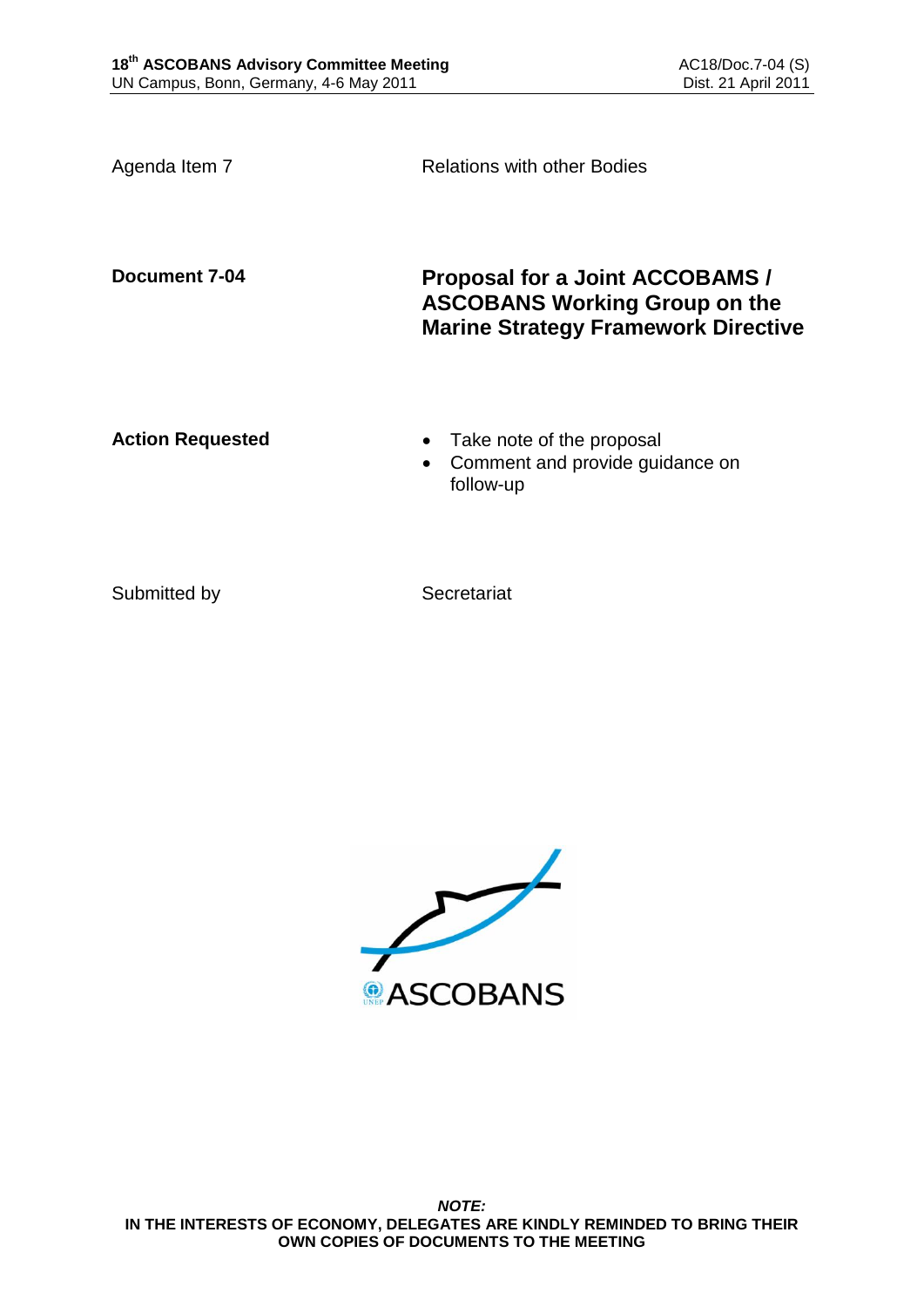## **Secretariat's Note**

The 7<sup>th</sup> Meeting of the ACCOBAMS Scientific Committee (March 2011) suggested to create a common ASCOBANS / ACCOBAMS working group on possible contributions of the Agreements to the work on the European Marine Strategy Framework Directive and its relevance to cetacean conservation.

Within the ACCOBAMS Scientific Committee, Vincent Ridoux in his position of Task Manager on Research, takes the lead. He kindly provided the explanatory note contained in this document.

Further, the document contains a table giving an overview of the Criteria and methodological standards relevant to ACCOBAMS on good environmental status of marine waters, as annexed to the Report of the 7<sup>th</sup> Meeting of the ACCOBAMS Scientific Committee.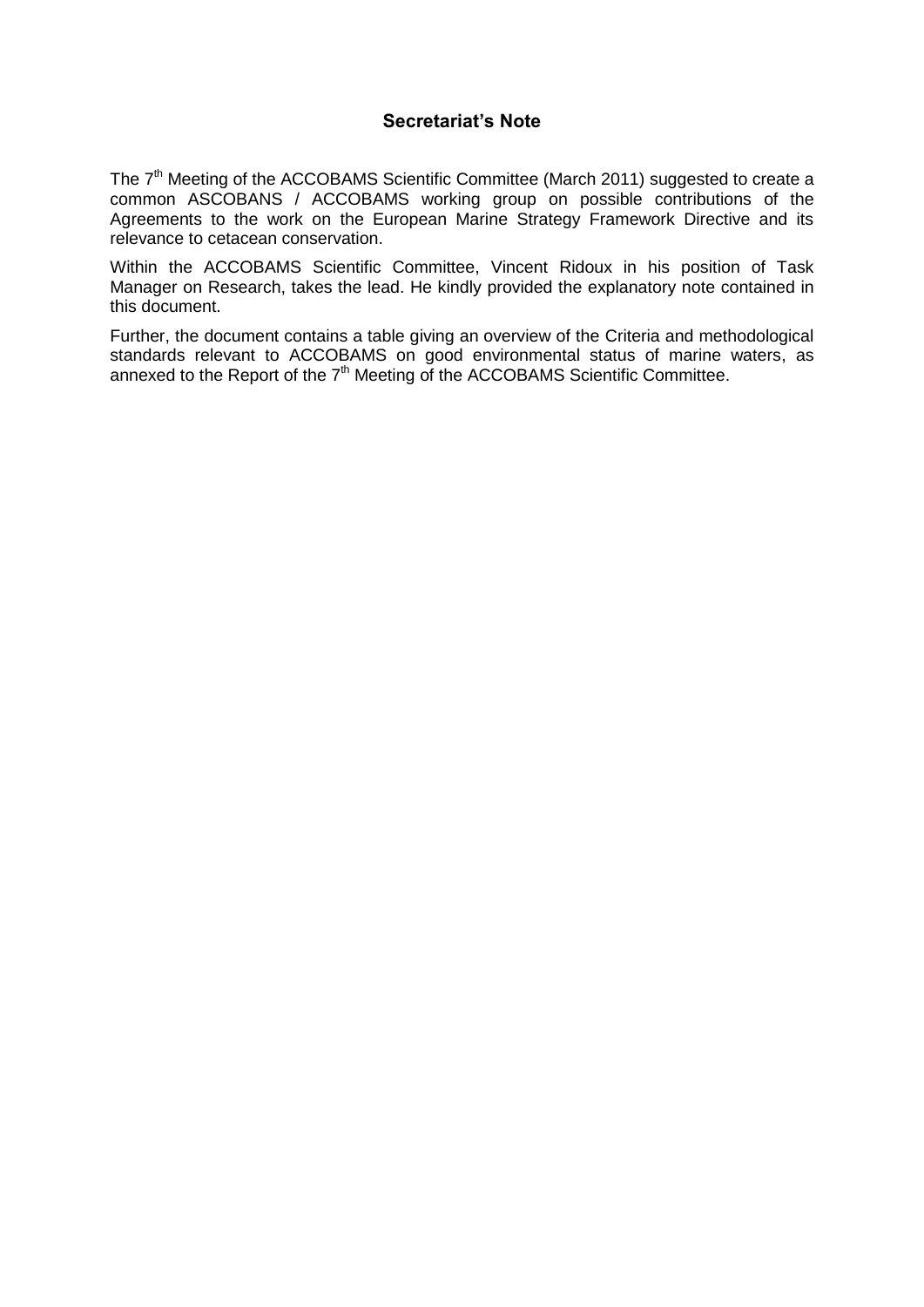## **Note for a joint ACCOBAMS-ASCOBANS working group on the Marine Strategy Framework Directive**

Most of the ASCOBANS area and a large proportion of the ACCOBAMS area are included within the geographical scope of the EU Marine Strategy Framework Directive.

The main goal of the MSFD is to maintain or restore a good ecological status (GES) by 2020 in all waters under EU Member States' jurisdiction. The MSFD sets out a strategy with key milestones which EU Member States must follow to achieve GES in their marine environment by 2020? These steps are: assessment of current ecological status, definition of GES and corresponding indicators, establishment and implementation of monitoring programmes, development and implementation of corrective measures, achievement of GES.

Eleven high level descriptors are defined and will have to be documented in the process of establishing initial ecological status and monitoring return to GES: 1-Biodiversity; 2-Non-indigenous species; 3-Commercially exploited fish; 4-Marine food webs; 5-Human‐induced eutrophication; 6-Sea floor integrity; 7-Hydrographical conditions; 8-Concentration of contaminants; 9-Contaminants in fish & seafood; 10-Marine litter; 11-Energy.

In addition, the Commission agreed on common criteria and standards for defining GES.

The MSFD is the Environmental pillar of Integrated European Maritime Policy and has clear linkages with other Directives and International Conventions, including the CMS and its two regional agreements dealing with the conservation of Cetaceans (ACCOBAMS and ASCOBANS).

At the recent meeting of its Scientific Committee (SC7, Monaco, 20-31 March), ACCOBAMS initiated an expert appraisal regarding the relevance to ACCOBAMS of EU criteria and methodological standards. The Meeting suggested to create a common ASCOBANS / ACCOBAMS working group on this issue. This working group will go deeper on this issue to collect more material for the next ACCOBAMS Scientific Committee, notably examining how ASCOBANS / ACCOBAMS can help feeding the process of MSFD and conversely how MFSD can help ASCOBANS / ACCOBAMS to reach their cetacean conservation goals.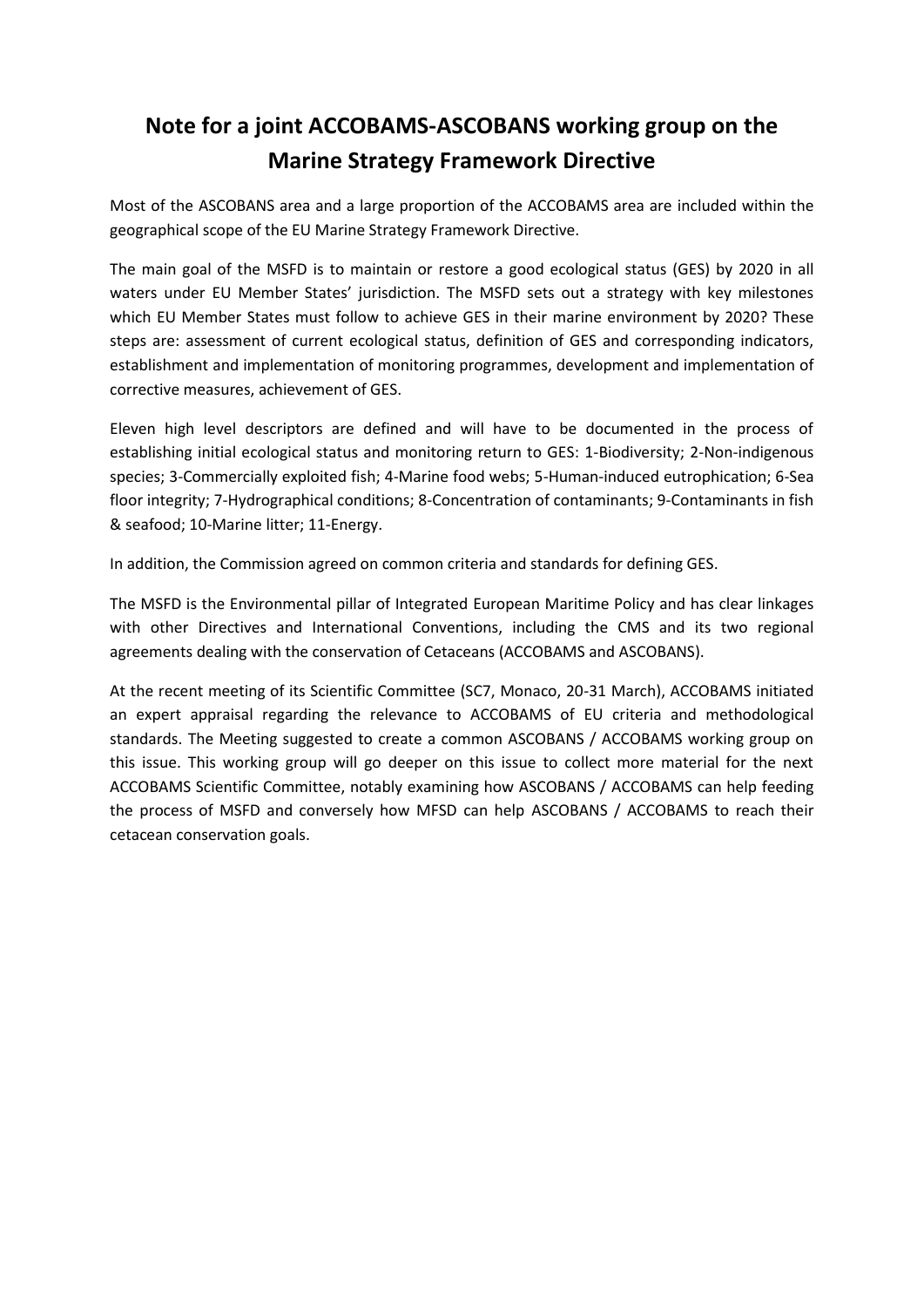## **ANNEX 9: Criteria and methodological standards relevant to ACCOBAMS on good environmental status of marine waters**

This working document is based on: the Commission Decision of 1<sup>st</sup> September 2010 on criteria and methodological standards on good environmental status of marine waters (2010/477/EU);<http://eur-lex.europa.eu/LexUriServ/LexUriServ.do?uri=OJ:L:2010:232:0014:0024:EN:PDF>

The Scientific Committee Members and other participants of Seventh Meeting of the Scientific Committee were invited to review and complete the document with relevant information.

The completed forms were received by Chair of the Scientific Committee from **six experts** as follows (alphabetically): **Alexei Birkun, Dani Kerem, Sergey Krivokhizhin, Giuseppe Notarbartolo di Sciara, Ayaka Amaha Öztürk and Philippe Robert**.

| <b>EU Criteria and Methodological Standards</b><br>(Decision 2010/477/EU)                                                                                                                                                       | <b>Relevant or Not Relevant</b><br>to ACCOBAMS goal<br>Yes / No                      | <b>Extent of the</b><br>relevance<br>(High, Medium,<br>Low) | <b>Cetaceans species</b><br>(or groups of species)<br>to which every particular criterion/standard has a relation<br>and/or may be applied |  |
|---------------------------------------------------------------------------------------------------------------------------------------------------------------------------------------------------------------------------------|--------------------------------------------------------------------------------------|-------------------------------------------------------------|--------------------------------------------------------------------------------------------------------------------------------------------|--|
| <b>Descriptor 1 - Biological diversity</b> is maintained. The quality and occurrence of habitats and the distribution and abundance of species are in line with prevailing<br>physiographic, geographic and climate conditions. |                                                                                      |                                                             |                                                                                                                                            |  |
| 1.1 Species distribution                                                                                                                                                                                                        |                                                                                      |                                                             |                                                                                                                                            |  |
| <b>1.1.1</b> Distributional range                                                                                                                                                                                               | Yes $(100\%)$                                                                        | High $(100\%)$                                              | All regular species (100%)                                                                                                                 |  |
| 1.1.2 Distributional pattern within the latter, where<br>appropriate                                                                                                                                                            | Was not included in the questionnaire. Therefore, expert appraisal is not available. |                                                             |                                                                                                                                            |  |
| 1.1.3 Area covered by the species                                                                                                                                                                                               | Yes $(100\%)$                                                                        | High $(100\%)$                                              | All regular species (100%)                                                                                                                 |  |
| 1.2 Population size                                                                                                                                                                                                             |                                                                                      |                                                             |                                                                                                                                            |  |
| 1.2.1 Population abundance                                                                                                                                                                                                      | Yes $(100\%)$                                                                        | High $(100\%)$                                              | All regular species (100%)                                                                                                                 |  |
| 1.3 Population condition                                                                                                                                                                                                        |                                                                                      |                                                             |                                                                                                                                            |  |
| <b>1.3.1</b> Population demographic characteristics (e.g.<br>body size or age class structure, sex ratio, fecundity<br>rates, survival/mortality rates)                                                                         | Yes $(100\%)$                                                                        | High (100%)                                                 | All regular species (100%)                                                                                                                 |  |
| <b>1.3.2</b> Population genetic structure, where appropriate                                                                                                                                                                    | Yes $(100\%)$                                                                        | High $(100\%)$                                              | All regular species (50%)<br>Some species $(50\%)$                                                                                         |  |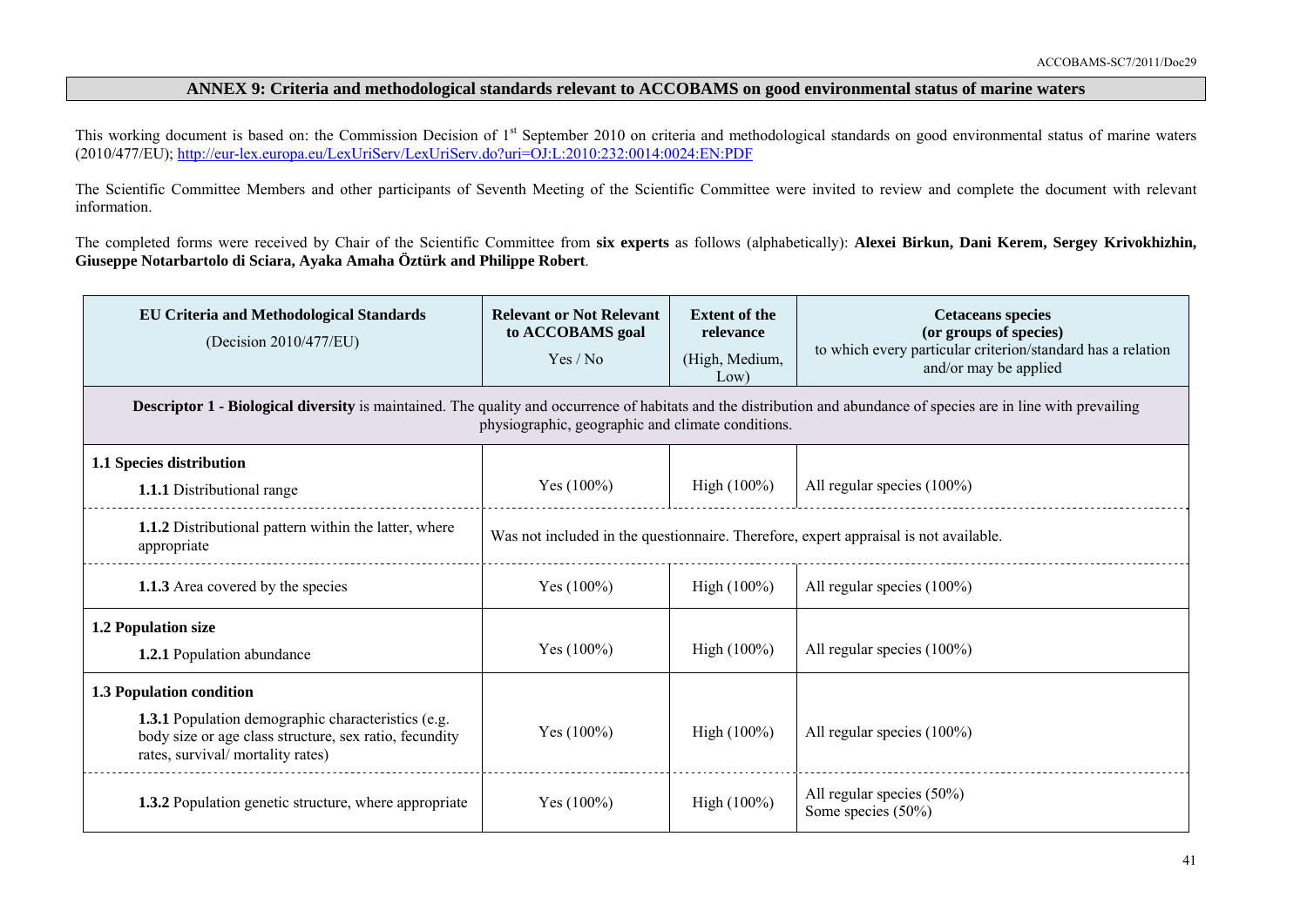| 1.4 Habitat distribution<br>1.4.1 Distributional range                                                                                                                                                                                                                                                                                                                              | Yes (100%)    | High (100%)                  | All regular species (100%)    |  |
|-------------------------------------------------------------------------------------------------------------------------------------------------------------------------------------------------------------------------------------------------------------------------------------------------------------------------------------------------------------------------------------|---------------|------------------------------|-------------------------------|--|
| 1.4.2 Distributional pattern                                                                                                                                                                                                                                                                                                                                                        | Yes $(100\%)$ | High (100%)                  | All regular species (100%)    |  |
| 1.5 Habitat extent<br>1.5.1 Habitat area                                                                                                                                                                                                                                                                                                                                            | Yes $(100\%)$ | High $(100\%)$               | All regular species (100%)    |  |
| 1.5.2 Habitat volume, where relevant                                                                                                                                                                                                                                                                                                                                                | Yes $(100\%)$ | High (100%)                  | All regular species (100%)    |  |
| 1.6 Habitat condition<br>1.6.1 Condition of the typical species and<br>communities                                                                                                                                                                                                                                                                                                  | Yes $(100\%)$ | High $(100\%)$               | All regular species $(100\%)$ |  |
| 1.6.2 Relative abundance and/or biomass, as<br>appropriate                                                                                                                                                                                                                                                                                                                          | Yes $(100\%)$ | High $(100\%)$               | All regular species (100%)    |  |
| 1.6.3 Physical, hydrological and chemical conditions                                                                                                                                                                                                                                                                                                                                | Yes $(100\%)$ | High $(100\%)$               | All regular species (100%)    |  |
| 1.7 Ecosystem structure<br>1.7.1 Composition and relative proportions of<br>ecosystem components (habitats and species)                                                                                                                                                                                                                                                             | Yes $(100\%)$ | High (100%)                  | All regular species (100%)    |  |
|                                                                                                                                                                                                                                                                                                                                                                                     |               |                              |                               |  |
| <b>Descriptor 2 - Non-indigenous species</b> introduced by human activities are at levels that do not adversely alter the ecosystem                                                                                                                                                                                                                                                 |               |                              |                               |  |
| 2.1 Abundance and state characterisation of non-<br>indigenous species, in particular invasive species<br>2.1.1 Trends in abundance, temporal occurrence and<br>spatial distribution in the wild of non-indigenous<br>species, particularly invasive non-indigenous species,<br>notably in risk areas, in relation to the main vectors<br>and pathways of spreading of such species | Yes $(100\%)$ | High (83%)<br>Medium $(17%)$ | All regular species (100%)    |  |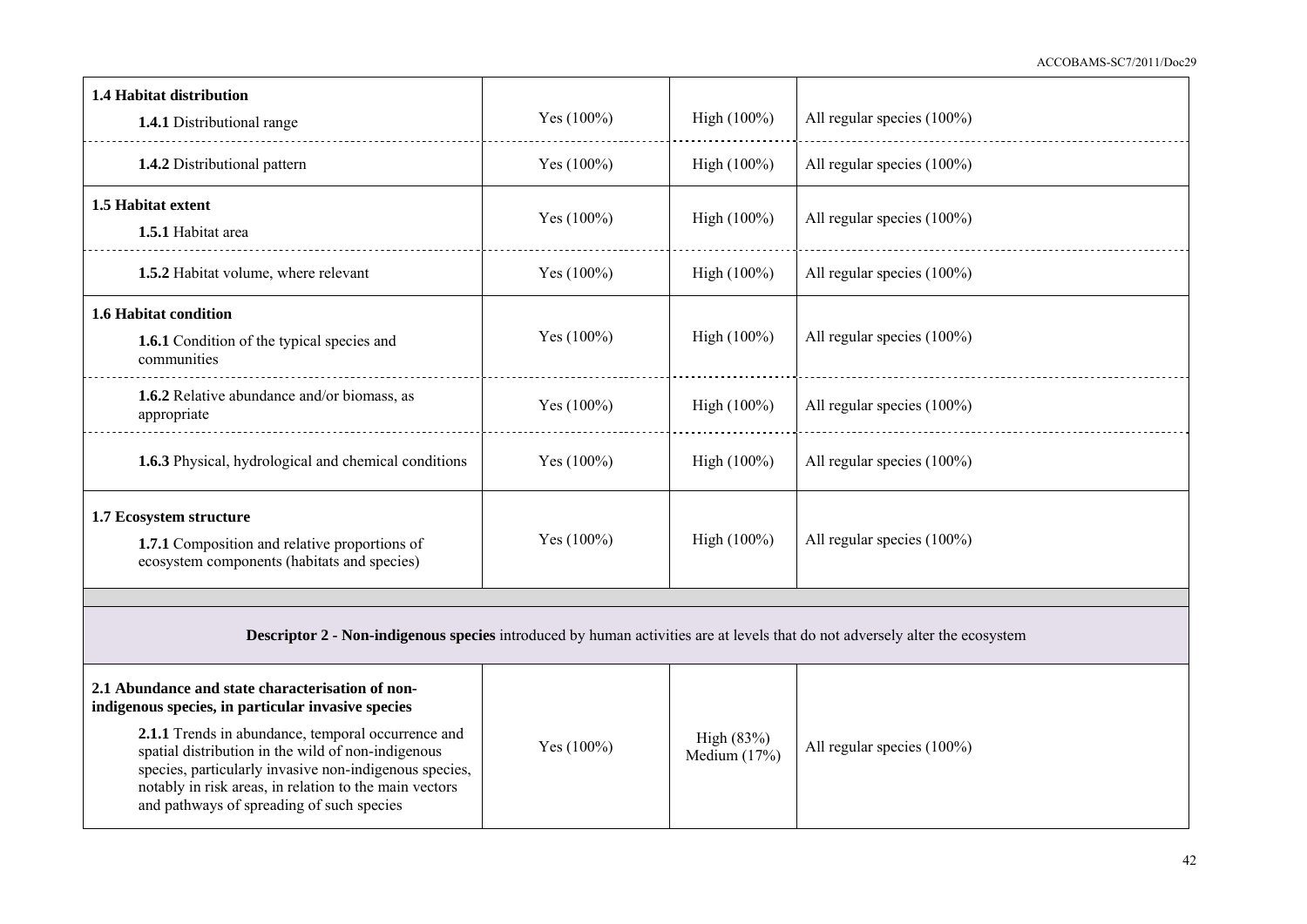| 2.2 Environmental impact of invasive non-indigenous<br>species<br>2.2.1 Ratio between invasive non-indigenous species<br>and native species in some well studied taxonomic<br>groups (e.g. fish, macroalgae, molluscs) that may<br>provide a measure of change in species composition<br>(e.g. further to the displacement of native species) | Yes (100%)         | Medium $(100\%)$           | All regular species (100%)    |
|-----------------------------------------------------------------------------------------------------------------------------------------------------------------------------------------------------------------------------------------------------------------------------------------------------------------------------------------------|--------------------|----------------------------|-------------------------------|
| 2.2.2 Impacts of non-indigenous invasive species at<br>the level of species, habitats and ecosystem, where<br>feasible                                                                                                                                                                                                                        | Yes (100%)         | High (17%)<br>Medium (83%) | All regular species (100%)    |
|                                                                                                                                                                                                                                                                                                                                               |                    |                            |                               |
| <b>Descriptor 3 - Populations of all commercially exploited fish and shellfish are within safe biological limits, exhibiting a population age and size distribution that is indicative</b>                                                                                                                                                    | of a healthy stock |                            |                               |
| 3.1 Level of pressure of the fishing activity<br>3.1.1 Fishing mortality                                                                                                                                                                                                                                                                      | Yes $(100\%)$      | High $(100\%)$             | All regular species $(100\%)$ |
| 3.1.2 Ratio between catch and biomass index<br>(hereinafter 'catch/biomass ratio')                                                                                                                                                                                                                                                            | Yes $(100\%)$      | High $(100\%)$             | All regular species (100%)    |
| 3.2 Reproductive capacity of the stock<br>3.2.1 Spawning Stock Biomass (SSB)                                                                                                                                                                                                                                                                  | Yes $(100\%)$      | High $(100\%)$             | All regular species (100%)    |
| 3.2.2 Biomass indices                                                                                                                                                                                                                                                                                                                         | Yes $(100\%)$      | High $(100\%)$             | All regular species $(100\%)$ |
| 3.3 Population age and size distribution<br>3.3.1 Proportion of fish larger than the mean size of<br>first sexual maturation                                                                                                                                                                                                                  | Yes $(100\%)$      | Medium $(100\%)$           | All regular species (100%)    |
| 3.3.2 Mean maximum length across all species found<br>in research vessel surveys                                                                                                                                                                                                                                                              | Yes $(100\%)$      | Medium $(100\%)$           | All regular species (100%)    |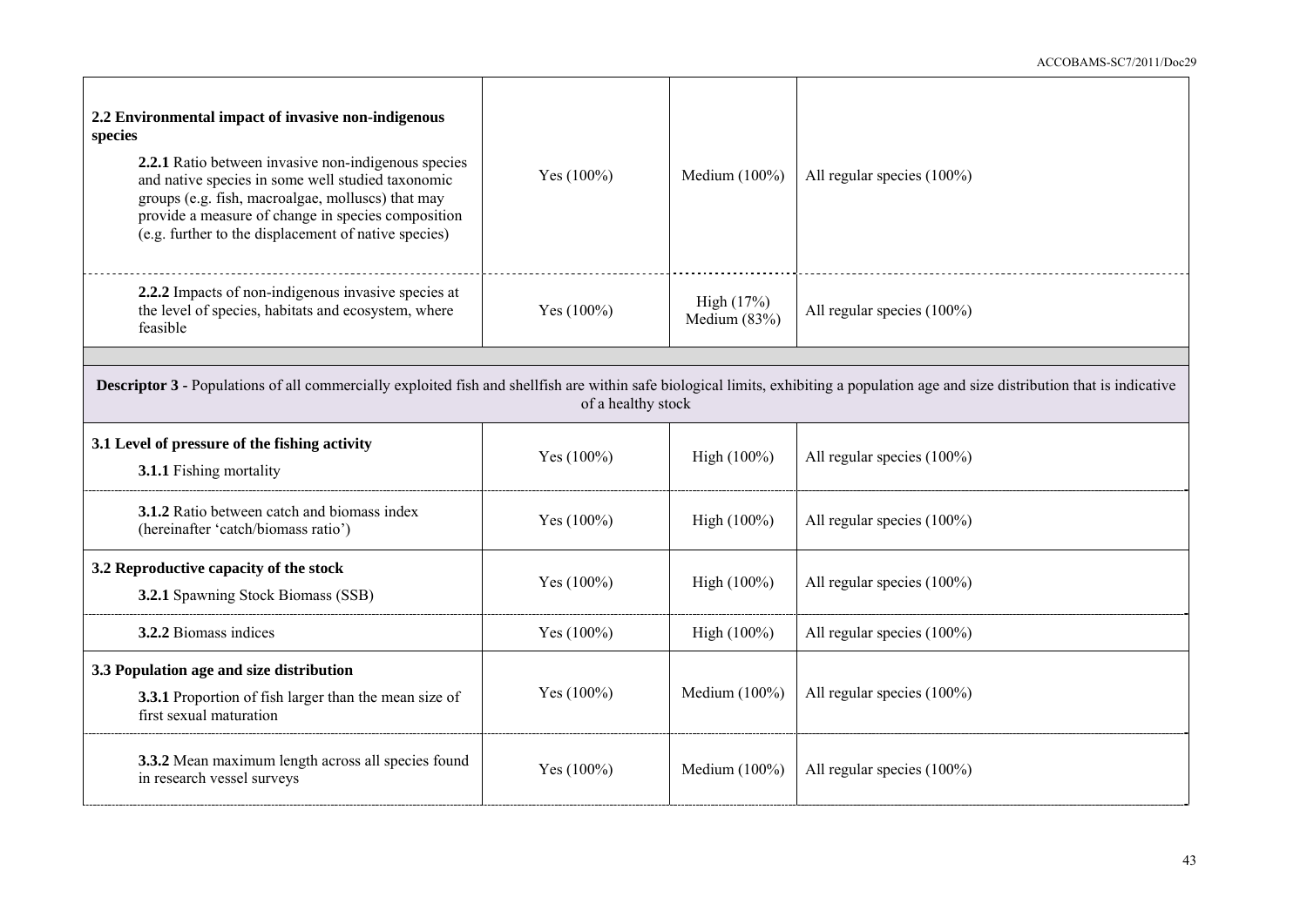| <b>3.3.3</b> 95 % percentile of the fish length distribution<br>observed in research vessel surveys                                                                                                                        | Yes $(100\%)$                                                                   | Medium $(100\%)$ | All regular species (100%)    |  |
|----------------------------------------------------------------------------------------------------------------------------------------------------------------------------------------------------------------------------|---------------------------------------------------------------------------------|------------------|-------------------------------|--|
| 3.3.4 Size at first sexual maturation, which may<br>reflect the extent of undesirable genetic effects of<br>exploitation                                                                                                   | Yes $(100\%)$                                                                   | Medium $(100\%)$ | All regular species (100%)    |  |
|                                                                                                                                                                                                                            |                                                                                 |                  |                               |  |
| <b>Descriptor 4 - All elements of the marine food webs</b> , to the extent that they are known, occur at normal abundance and diversity and levels capable of ensuring the long-term                                       | abundance of the species and the retention of their full reproductive capacity. |                  |                               |  |
| 4.1 Productivity (production per unit biomass) of key<br>species or trophic groups<br>4.1.1 Performance of key predator species using their<br>production per unit biomass (productivity                                   | Yes (100%)                                                                      | High $(100\%)$   | All regular species (100%)    |  |
| 4.2 Proportion of selected species at the top of food webs<br>4.2.1 Large fish (by weight)                                                                                                                                 | Yes $(100\%)$                                                                   | High $(100\%)$   | All regular species $(100\%)$ |  |
| 4.3 Abundance /distribution of key trophic groups /species:<br>Abundance trends of functionally important selected<br>groups /species<br>4.3.1 Abundance trends of functionally important<br>selected groups/species       | Yes $(100\%)$                                                                   | High $(100\%)$   | All regular species $(100\%)$ |  |
|                                                                                                                                                                                                                            |                                                                                 |                  |                               |  |
| <b>Descriptor 5 - Human-induced eutrophication</b> is minimised, especially adverse effects thereof, such as losses in biodiversity, ecosystem degradation, harmful algal blooms<br>and oxygen deficiency in bottom waters |                                                                                 |                  |                               |  |
| 5.1 Nutrients levels<br><b>5.1.1</b> Nutrients concentration in the water column                                                                                                                                           | Yes $(100\%)$                                                                   | High $(100\%)$   | All regular species $(100\%)$ |  |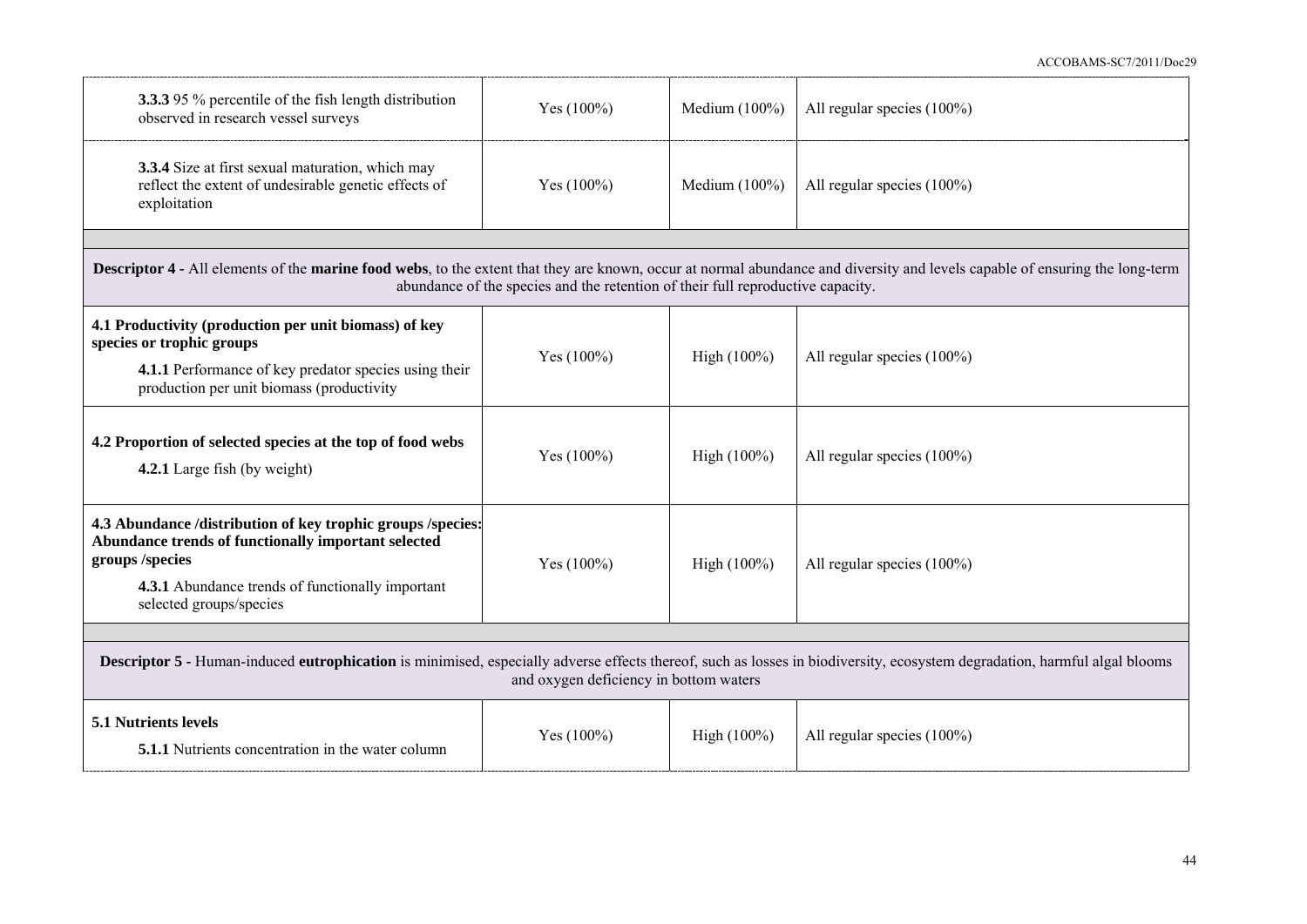ACCOBAMS-SC7/2011/Doc29

| 5.1.2 Nutrient ratios (silica, nitrogen and<br>phosphorus), where appropriate                                                                                                                                               | Yes $(100\%)$ | Medium $(17%)$<br>Low $(83%)$  | All regular species $(66\%)$<br>Mostly coastal species (17%)<br>Mostly pelagic species (17%)                |  |
|-----------------------------------------------------------------------------------------------------------------------------------------------------------------------------------------------------------------------------|---------------|--------------------------------|-------------------------------------------------------------------------------------------------------------|--|
| 5.2 Direct effects of nutrient enrichment<br>5.2.1 Chlorophyll concentration in the water column                                                                                                                            | Yes $(100\%)$ | Medium $(17%)$<br>Low $(83%)$  | All regular species $(66\%)$<br>Mostly coastal species (17%)<br>Mostly pelagic species (17%)                |  |
| 5.2.2 Water transparency related to increase in<br>suspended algae, where relevant                                                                                                                                          | Yes (100%)    | Medium $(17%)$<br>Low $(83%)$  | All regular species $(66\%)$<br>Mostly coastal species (17%)<br>Mostly pelagic species (17%)                |  |
| 5.2.3 Abundance of opportunistic macroalgae                                                                                                                                                                                 | Yes $(100\%)$ | Medium $(83%)$<br>Low $(17%)$  | Mostly coastal species (100%)                                                                               |  |
| 5.2.4 Species shift in floristic composition such as<br>diatom to flagellate ratio, benthic to pelagic shifts, as<br>well as bloom events of nuisance/toxic algal blooms<br>(e.g. cyanobacteria) caused by human activities | Yes $(100\%)$ | High $(83%)$<br>Medium $(17%)$ | All regular species (17%)<br>Mostly coastal species (50%)<br>Fin wale $(33%)$                               |  |
| 5.3 Indirect effects of nutrient enrichment<br>5.3.1 Abundance of perennial seaweeds and<br>seagrasses (e.g. fucoids, eelgrass and Neptune grass)<br>adversely impacted by decrease in water transparency                   | Yes $(100\%)$ | Medium $(17%)$<br>Low $(83%)$  | All regular species (33%)<br>Mostly coastal species (17%)<br>Bottlenose dolphin (17%)<br>No appraisal (33%) |  |
| 5.3.2 Dissolved oxygen, i.e. changes due to increased<br>organic matter decomposition and size of the area<br>concerned                                                                                                     | Yes $(100\%)$ | Medium (34%)<br>Low $(66%)$    | All regular species (50%)<br>Bottlenose dolphin (17%)<br>No appraisal (33%)                                 |  |
| <b>Descriptor 6 - Physical damage</b> , having regard to substrate characteristics                                                                                                                                          |               |                                |                                                                                                             |  |
| 6.1 Physical damage, having regard to substrate<br>characteristics<br>6.1.1 Type, abundance, biomass and areal extent of<br>relevant biogenic substrate                                                                     | Yes $(100\%)$ | High $(83%)$<br>Medium $(17%)$ | Bottlenose dolphin and harbour porpoise (50%)<br>Bottlenose dolphin (50%)                                   |  |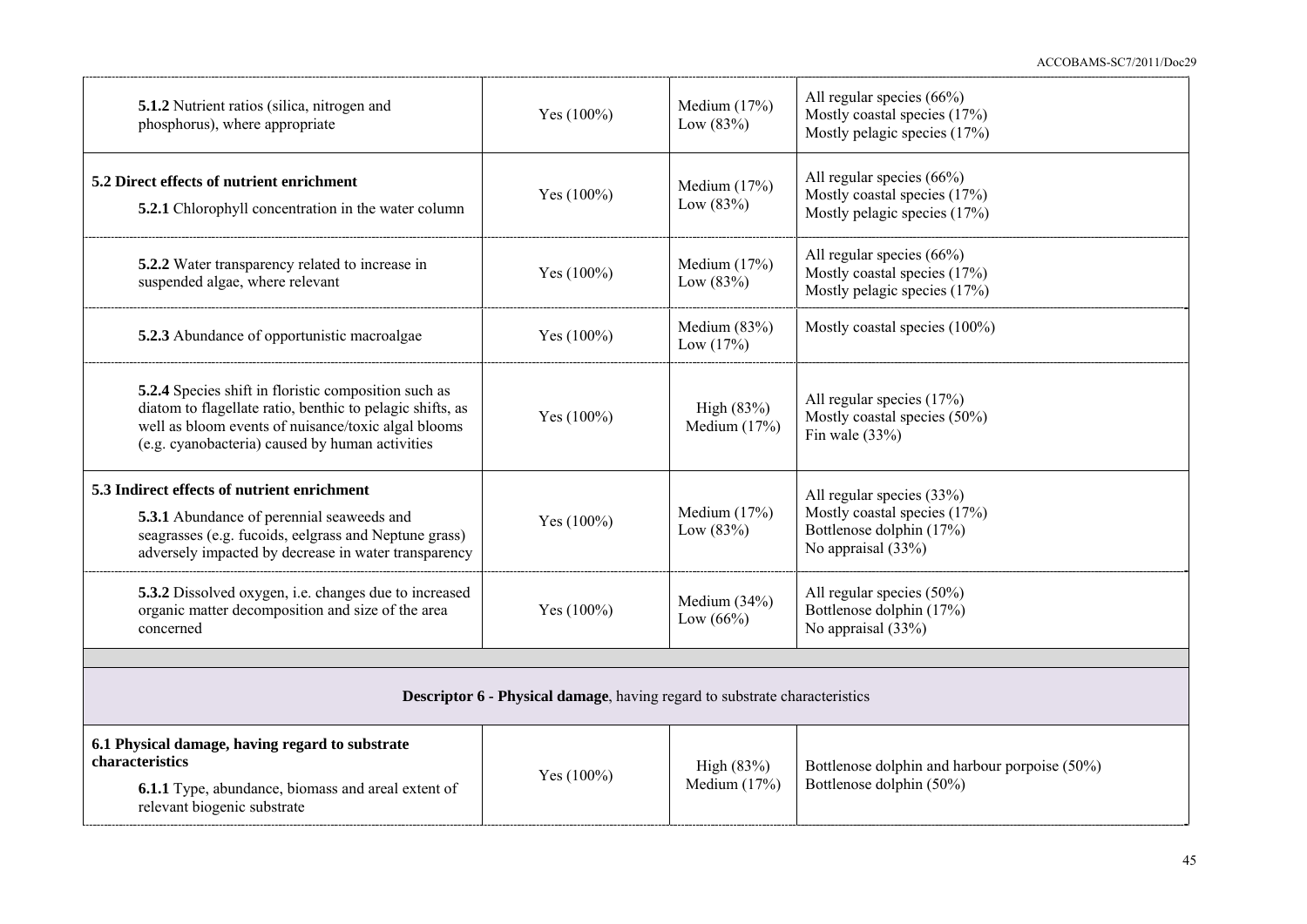ACCOBAMS-SC7/2011/Doc29

| <b>6.1.2</b> Extent of the seabed significantly affected by<br>human activities for the different substrate types                                                                     | Yes $(100\%)$ | High (83%)<br>Medium $(17%)$ | Bottlenose dolphin and harbour porpoise (50%)<br>Bottlenose dolphin (50%) |  |  |
|---------------------------------------------------------------------------------------------------------------------------------------------------------------------------------------|---------------|------------------------------|---------------------------------------------------------------------------|--|--|
| 6.2 Condition of benthic community<br>6.2.1 Extent of area affected by permanent alterations                                                                                          | Yes $(100\%)$ | High (83%)<br>Medium $(17%)$ | Bottlenose dolphin and harbour porpoise (50%)<br>Bottlenose dolphin (50%) |  |  |
| 6.2.2 Multi-metric indexes assessing benthic<br>community condition and functionality, such as<br>species diversity and richness, proportion of<br>opportunistic to sensitive species | Yes $(100\%)$ | High (100%)                  | Bottlenose dolphin and harbour porpoise (50%)<br>Bottlenose dolphin (50%) |  |  |
| 6.2.3 Proportion of biomass or number of individuals<br>in the macrobenthos above some specified length/size                                                                          | Yes $(100\%)$ | High (100%)                  | Bottlenose dolphin and harbour porpoise (50%)<br>Bottlenose dolphin (50%) |  |  |
| 6.2.4 Parameters describing the characteristics<br>(shape, slope and intercept) of the size spectrum of<br>the benthic community                                                      | Yes $(100\%)$ | Medium (100%)                | Bottlenose dolphin and harbour porpoise (34%)<br>Bottlenose dolphin (66%) |  |  |
|                                                                                                                                                                                       |               |                              |                                                                           |  |  |
|                                                                                                                                                                                       |               |                              |                                                                           |  |  |
| Descriptor 7 - Permanent alteration of hydrographical conditions does not adversely affect marine ecosystems                                                                          |               |                              |                                                                           |  |  |
| 7.1 Spatial characterisation of permanent alterations<br>7.1.1 Extent of area affected by permanent alterations                                                                       | Yes (100%)    | High (17%)<br>Low $(83%)$    | All regular species (50%)<br>No appraisal $(50\%)$                        |  |  |
| 7.2 Impact of permanent hydrographical changes<br>7.2.1 Spatial extent of habitats affected by the<br>permanent alteration                                                            | Yes $(100\%)$ | High (17%)<br>Low $(83%)$    | All regular species (50%)<br>No appraisal $(50\%)$                        |  |  |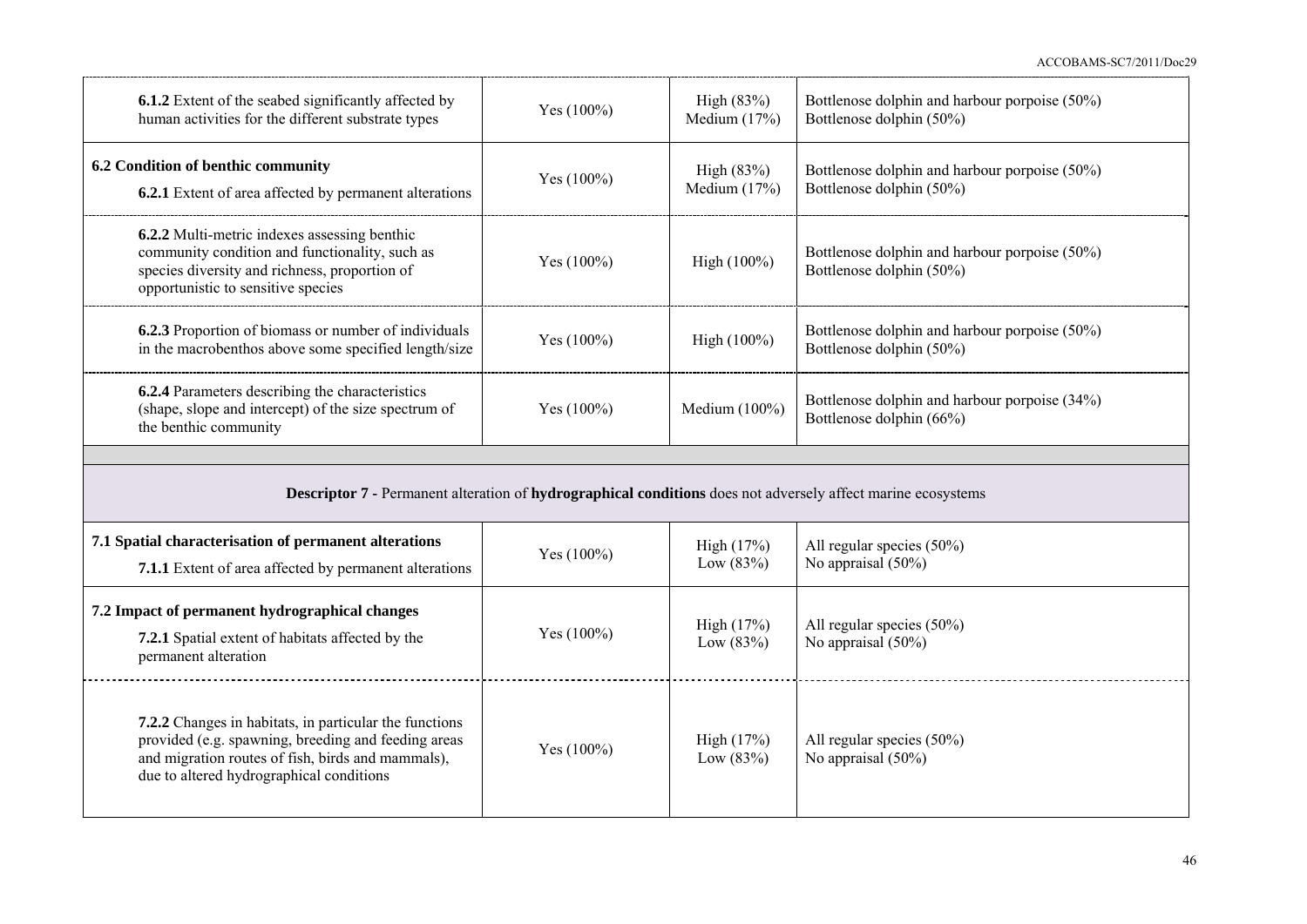| <b>Descriptor 8 - Concentrations of contaminants are at levels not giving rise to pollution effects</b>                                                                                                                                       |               |                                              |                                                                                                       |  |  |
|-----------------------------------------------------------------------------------------------------------------------------------------------------------------------------------------------------------------------------------------------|---------------|----------------------------------------------|-------------------------------------------------------------------------------------------------------|--|--|
| 8.1 Concentration of contaminants                                                                                                                                                                                                             |               |                                              |                                                                                                       |  |  |
| <b>8.1.1</b> Concentration of the contaminants mentioned<br>above, measured in the relevant matrix (such as biota,<br>sediment and water) in a way that ensures<br>comparability with the assessments under Directive<br>2000/60/EC           | Yes (100%)    | High $(100\%)$                               | All regular species (100%)                                                                            |  |  |
| 8.2 Effects of contaminants                                                                                                                                                                                                                   |               |                                              |                                                                                                       |  |  |
| 8.2.1 Levels of pollution effects on the ecosystem<br>components concerned, having regard to the selected<br>biological processes and taxonomic groups where a<br>cause/effect relationship has been established and<br>needs to be monitored | Yes $(100\%)$ | High (100%)                                  | All regular species $(100\%)$                                                                         |  |  |
| 8.2.2 Occurrence, origin (where possible), extent of<br>significant acute pollution events (e.g. slicks from oil<br>and oil products) and their impact on biota physically<br>affected by this pollution                                      | Yes $(100\%)$ | High (17%)<br>Medium $(33%)$<br>Low $(50\%)$ | All regular species $(17%)$<br>Bottlenose dolphin and harbour porpoise (33%)<br>No appraisal $(50\%)$ |  |  |
|                                                                                                                                                                                                                                               |               |                                              |                                                                                                       |  |  |
| Descriptor 9 - Contaminants in fish and other seafood for human consumption do not exceed levels established by Community legislation or other relevant standards                                                                             |               |                                              |                                                                                                       |  |  |
| 9.1 Levels, number and frequency of contaminants                                                                                                                                                                                              |               |                                              |                                                                                                       |  |  |
| <b>9.1.1</b> Actual levels of contaminants that have been<br>detected and number of contaminants which have<br>exceeded maximum regulatory levels                                                                                             | Yes $(100\%)$ | High $(100\%)$                               | All regular species (100%)                                                                            |  |  |
| 9.1.2 Frequency of regulatory levels being exceeded                                                                                                                                                                                           | Yes $(100\%)$ | High $(17%)$<br>Low $(83%)$                  | All regular species $(100\%)$                                                                         |  |  |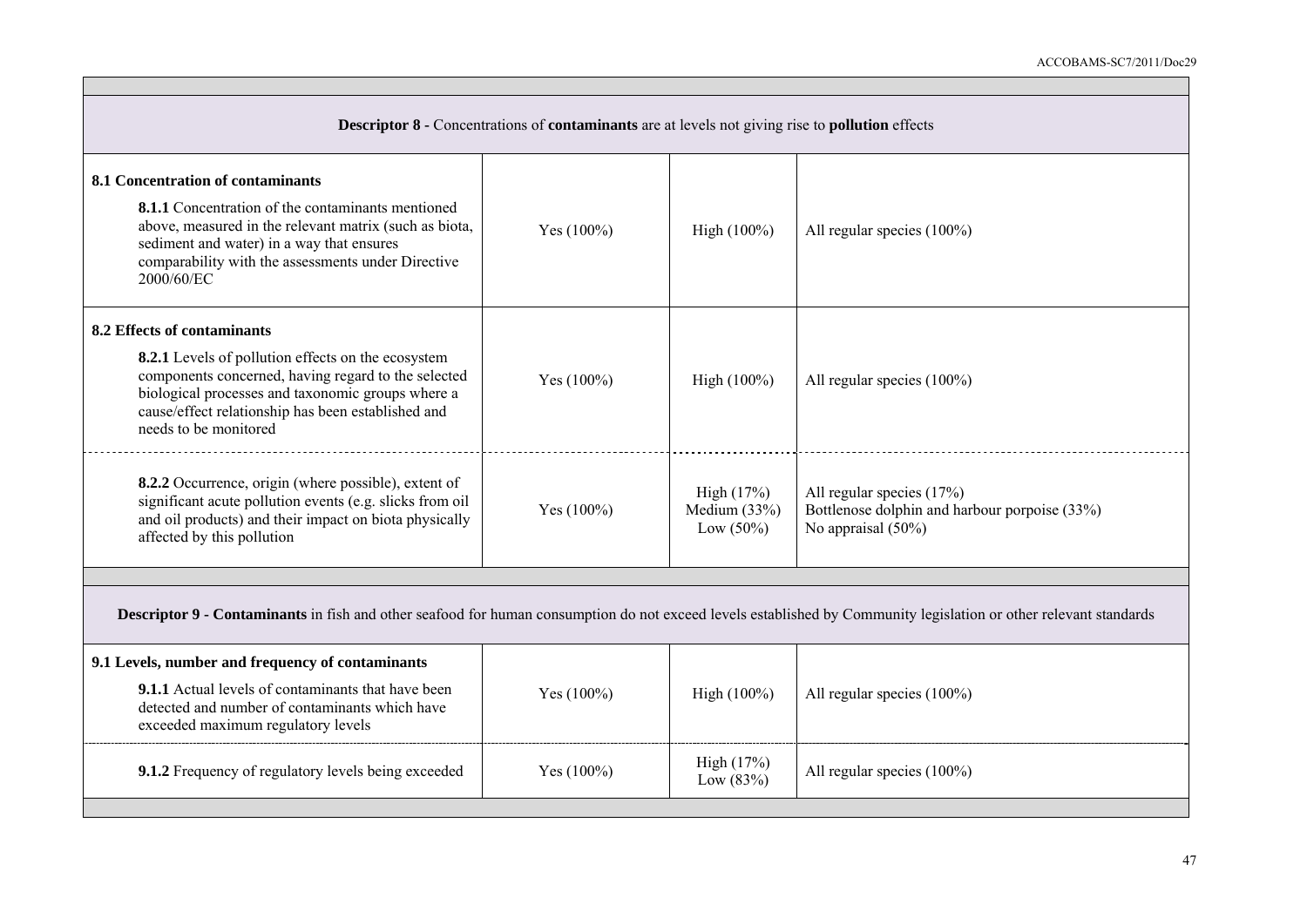| <b>Descriptor 10 - Properties and quantities of marine litter do not cause harm to the coastal and marine environment</b>                                                                                                                                                                                         |                                            |                                     |                                                                                                                                                  |
|-------------------------------------------------------------------------------------------------------------------------------------------------------------------------------------------------------------------------------------------------------------------------------------------------------------------|--------------------------------------------|-------------------------------------|--------------------------------------------------------------------------------------------------------------------------------------------------|
| 10.1 Characteristics of litter in the marine and coastal<br>environment<br>10.1.1 Trends in the amount of litter washed ashore<br>and/or deposited on coastlines, including analysis of<br>its composition, spatial distribution and, where<br>possible, source                                                   | Yes $(17%)$<br>No $(83%)$                  | Medium $(17%)$                      | Mainly teutophags (17%)                                                                                                                          |
| 10.1.2 Trends in the amount of litter in the water<br>column (including floating at the surface) and<br>deposited on the sea-floor, including analysis of its<br>composition, spatial distribution and, where possible,<br>source                                                                                 | Yes $(100\%)$                              | Medium (100%)                       | Mainly teutophags (66%)<br>Mainly teutophags and bottlenose dolphin (17%)<br>Mainly teutophags, bottlenose dolphin and harbour porpoise<br>(17%) |
| 10.1.3 Trends in the amount, distribution and, where<br>possible, composition of micro-particles (in particular<br>micro-plastics)                                                                                                                                                                                | Yes $(17%)$<br>No $(66%)$<br>Unknown (17%) | Low $(17%)$<br>Unknown (17%)        | All regular species (34%)                                                                                                                        |
| 10. 2 Impacts of litter on marine life<br>10.2.1 Trends in the amount and composition of litter<br>ingested by marine animals (e.g. stomach analysis)                                                                                                                                                             | Yes $(100\%)$                              | High $(17%)$<br>Medium $(83%)$      | All regular species (17%)<br>Mainly teutophags (66%)<br>Mainly teutophags and harbour porpoise (17%)                                             |
| <b>Descriptor 11-</b> Introduction of energy, including <b>underwater noise</b> , is at levels that do not adversely affect the marine environment                                                                                                                                                                |                                            |                                     |                                                                                                                                                  |
| 11.1 Distribution in time and place of loud, low and mid<br>frequency impulsive sounds<br>11.1.1 Proportion of days and their distribution<br>within a calendar year over areas of a determined<br>surface, as well as their spatial distribution, in which<br>anthropogenic sound sources exceed levels that are | Yes $(100\%)$                              | High (83%)<br>No appraisal<br>(17%) | All regular species (50%)<br>Cuvier's beaked whale (50%)                                                                                         |

likely to entail significant impact on marine animals measured as Sound Exposure Level (in dB re 1μPa 2.s) or as peak sound pressure level (in dB re  $1\mu$ Pa peak ) at one metre, measured over the frequency

band 10 Hz to 10 kHz